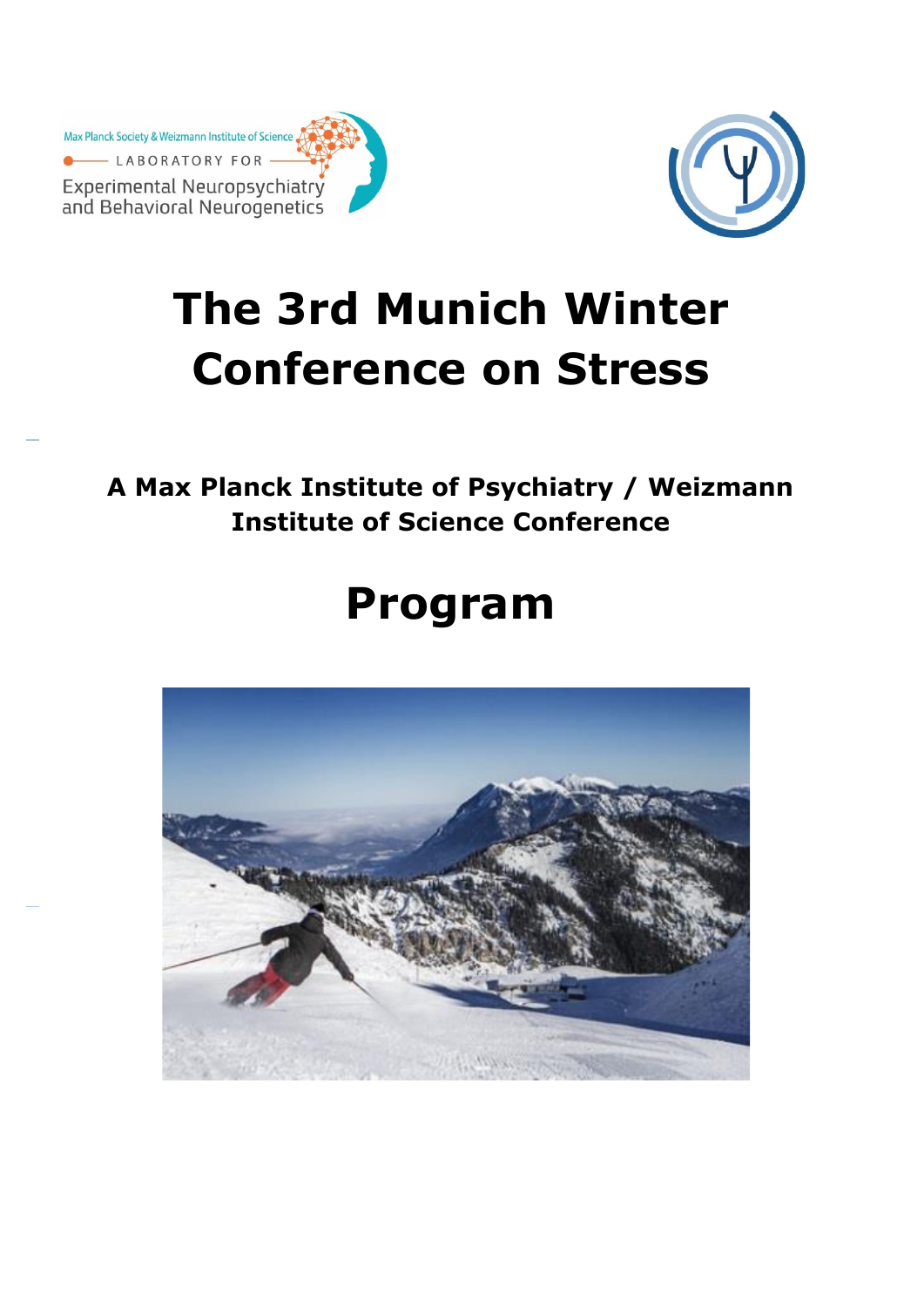### *Saturday, March 12, 2022*

| $15:00 - 19:00$ | <b>Arrival &amp; Registration</b> |
|-----------------|-----------------------------------|
| $20:00 - 22:00$ | <b>Dinner</b>                     |
|                 |                                   |

### *Sunday, March 13, 2022*

| $7:30 - 8:30$   | <b>Breakfast</b>                                                                                                                                              |
|-----------------|---------------------------------------------------------------------------------------------------------------------------------------------------------------|
| $8:30 - 10:30$  | <b>Session 1: Advances in stress phenotyping: From</b><br>behavior to circuits<br><b>Chair: Mathias Schmidt &amp; Alon Chen</b>                               |
|                 | How to use deep learning algorithms to study<br>behavior?<br>Mackenzie Mathis, Switzerland                                                                    |
|                 | Operant chronic social defeat stress - moving from<br>social interaction to social choice<br>Nastacia Goodwin, USA                                            |
|                 | Automatically annotated motion tracking identifies<br>a distinct social behavioral profile following chronic<br>social defeat stress<br>Joeri Bordes, Germany |
|                 | <b>Multiomic dissection of the acute stress response</b><br>Johannes Bohacek, Switzerland                                                                     |
| $10:30 - 11:00$ | Open debate                                                                                                                                                   |
| $11:00 - 16:00$ | Scientific group discussions / Outdoor activities                                                                                                             |

I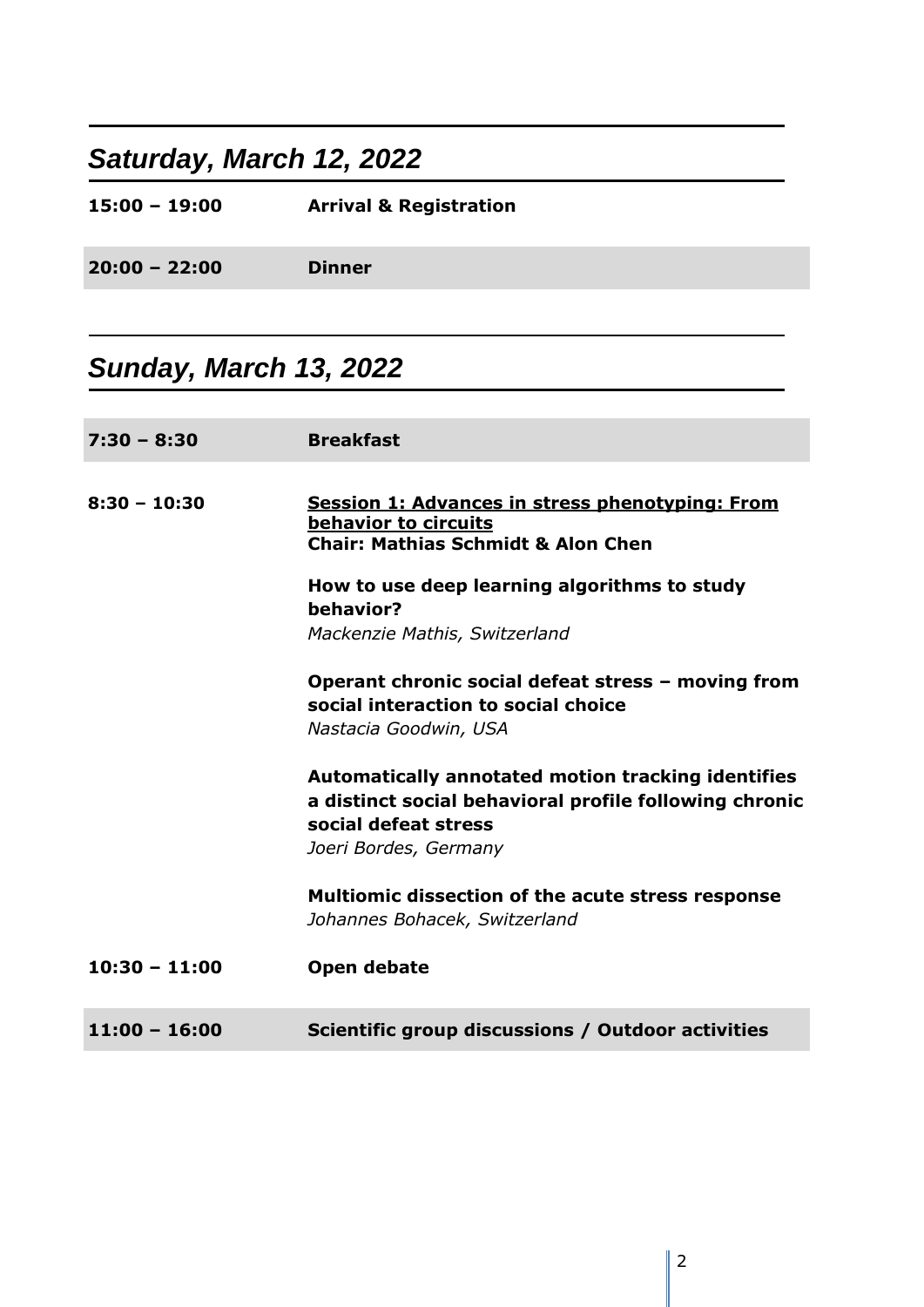| $16:00 - 18:30$ | <b>Session 2: Stress and development</b><br><b>Chair: Aniko Korosi</b>                                                                            |
|-----------------|---------------------------------------------------------------------------------------------------------------------------------------------------|
|                 | <b>Stress and nutrition: overlapping mechanisms in</b><br>fetal programming of brain development and mental<br>health<br>Francesca Cirulli, Italy |
|                 | Effects of early life adversity on cognition and<br>motivated behavior<br>Debra Bangasser, USA                                                    |
|                 | Mechanisms involved in prenatal programming of<br>offspring stress responses & related behaviors<br>Paula Brunton, United Kingdom                 |
|                 | Stress and the developing brain: a critical role for<br>neuroimmune crosstalk<br>Staci Bilbo, USA                                                 |
|                 | Molecular and circuit mechanisms by which early-<br>life adversity impacts reward seeking behaviors are<br>sex-dependent<br>Tallie Z. Baram, USA  |
| $18:30 - 19:00$ | Open debate                                                                                                                                       |
| $20:00 - 22:00$ | <b>Dinner &amp; Poster presentation I</b>                                                                                                         |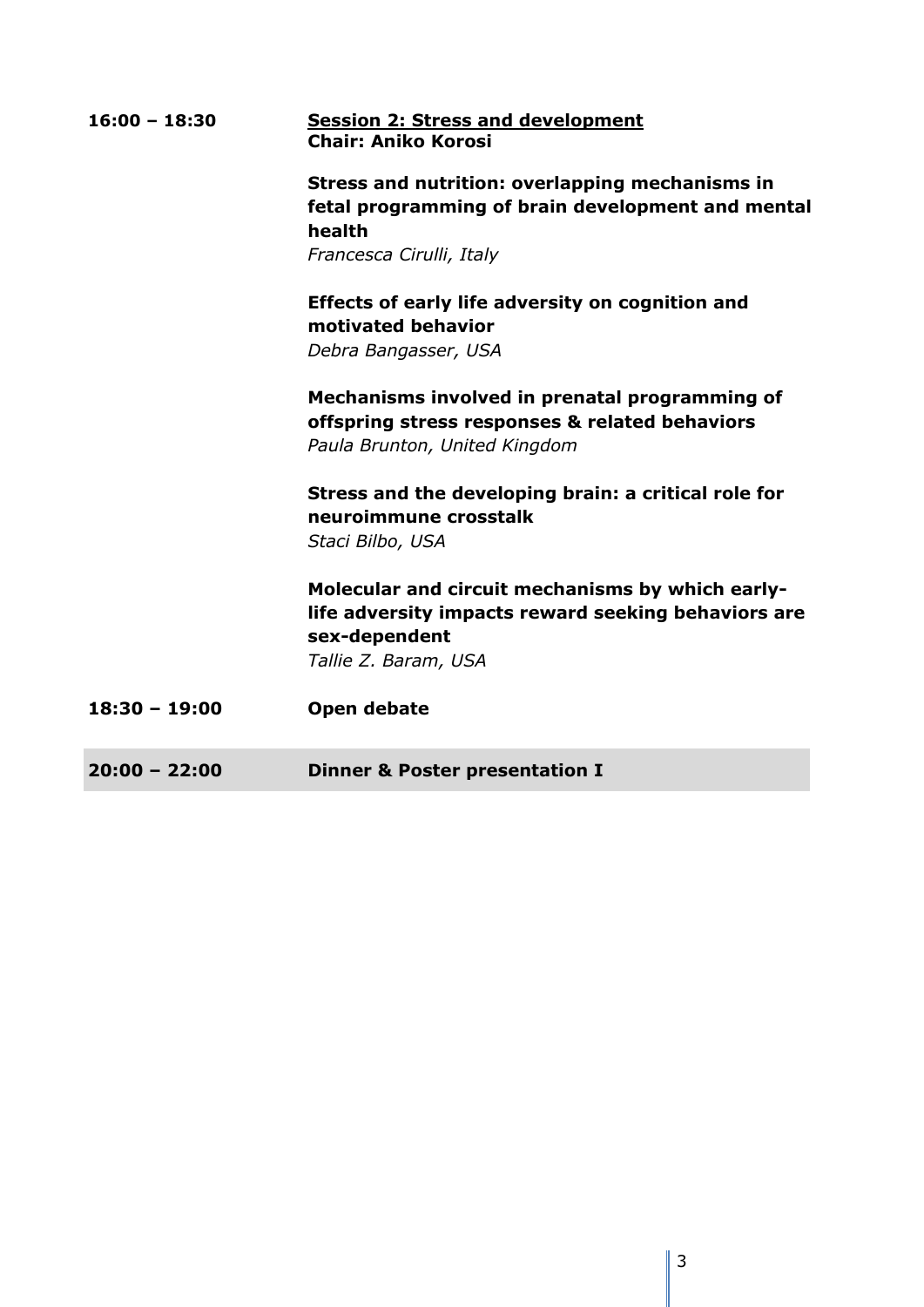## *Monday, March 14, 2022*

| $7:30 - 8:30$   | <b>Breakfast</b>                                                                                                                                   |
|-----------------|----------------------------------------------------------------------------------------------------------------------------------------------------|
| $8:30 - 10:30$  | <b>Session 3: Sex differences</b><br><b>Chair: Jessica Deslauriers</b>                                                                             |
|                 | Sex-specific neurovascular alterations underlie<br>stress responses in mice and human depression<br>Caroline Menard, Canada                        |
|                 | Sex shapes cell-type-specific transcriptional<br>signatures of stress in the mouse hypothalamic<br>paraventricular nucleus<br>Elena Brivio, Israel |
|                 | Sex differences in glucocorticoid regulation of<br>striatal dopamine transmission<br>Ashley Holloway, USA                                          |
|                 | Sex-specific chromatin dynamics in the brain:<br><b>Implications for anxiety disorders and depression</b><br>Marija Kundakovic, USA                |
| $10:30 - 11:00$ | Open debate                                                                                                                                        |
| $11:00 - 16:00$ | Scientific group discussions / Outdoor activities                                                                                                  |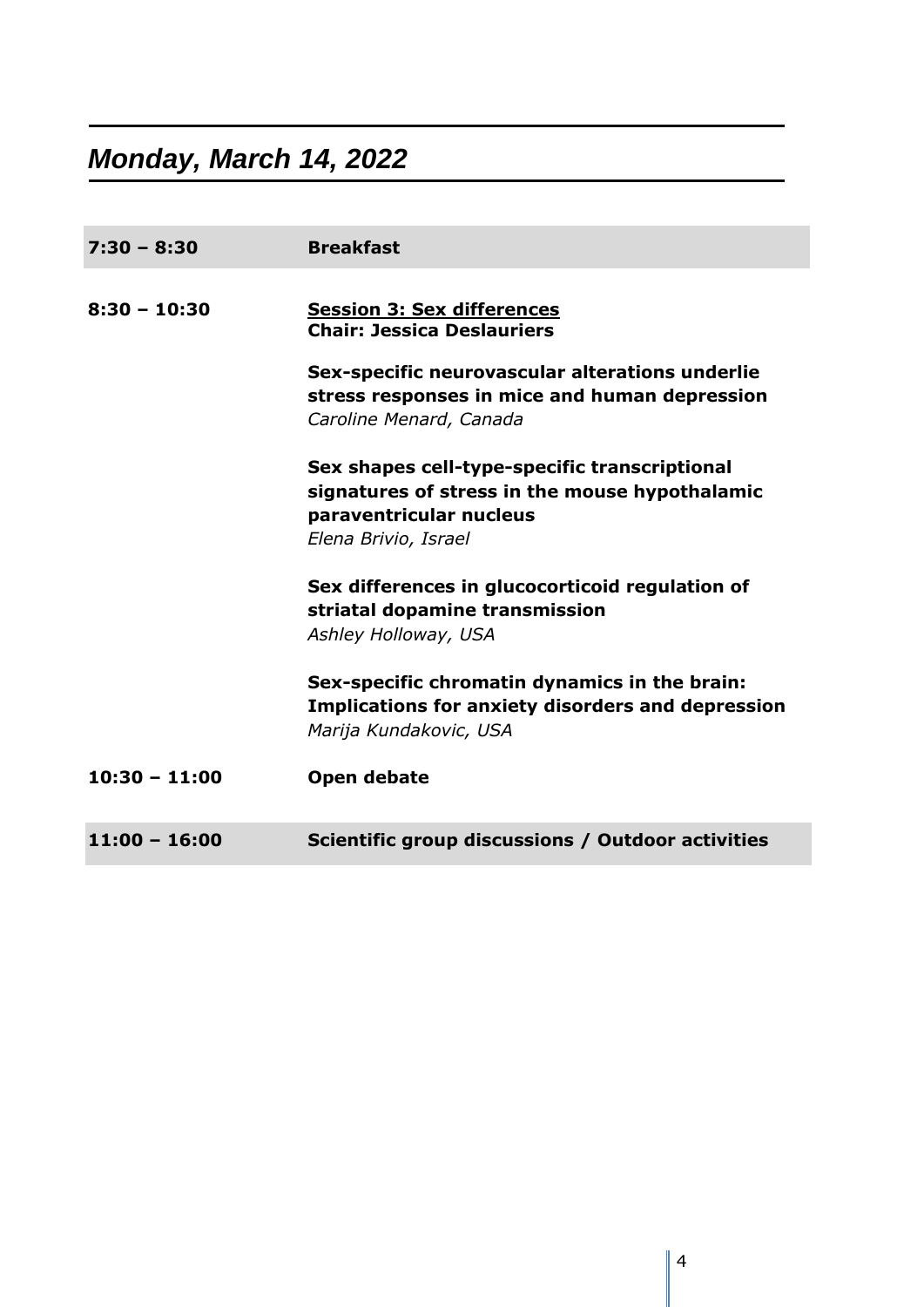| $16:00 - 18:30$ | <b>Session 4: Mechanisms and circuits of stress</b><br><b>Chairs: Jason Radley</b>                                              |
|-----------------|---------------------------------------------------------------------------------------------------------------------------------|
|                 | The resilient brain: hardness or flexibility? An<br>overview of neuroimaging findings in humans<br>Nic van der Wee, Netherlands |
|                 | <b>Neural signature of stress resilience</b><br>Marloes Henckens, Netherlands                                                   |
|                 | <b>Neural circuits of fear driven actions</b><br>Oded Klavir, Israel                                                            |
|                 | Diverse ensembles in the extended amygdala<br>encode emotional and social behaviors<br>Simon Chang, Germany                     |
|                 | Increased brain CRF system activity causes bad<br>mothering                                                                     |
|                 | Oliver Bosch, Germany                                                                                                           |
| $18:30 - 19:00$ | Open debate                                                                                                                     |
| $20:00 - 22:00$ | <b>Dinner &amp; Poster presentation II</b>                                                                                      |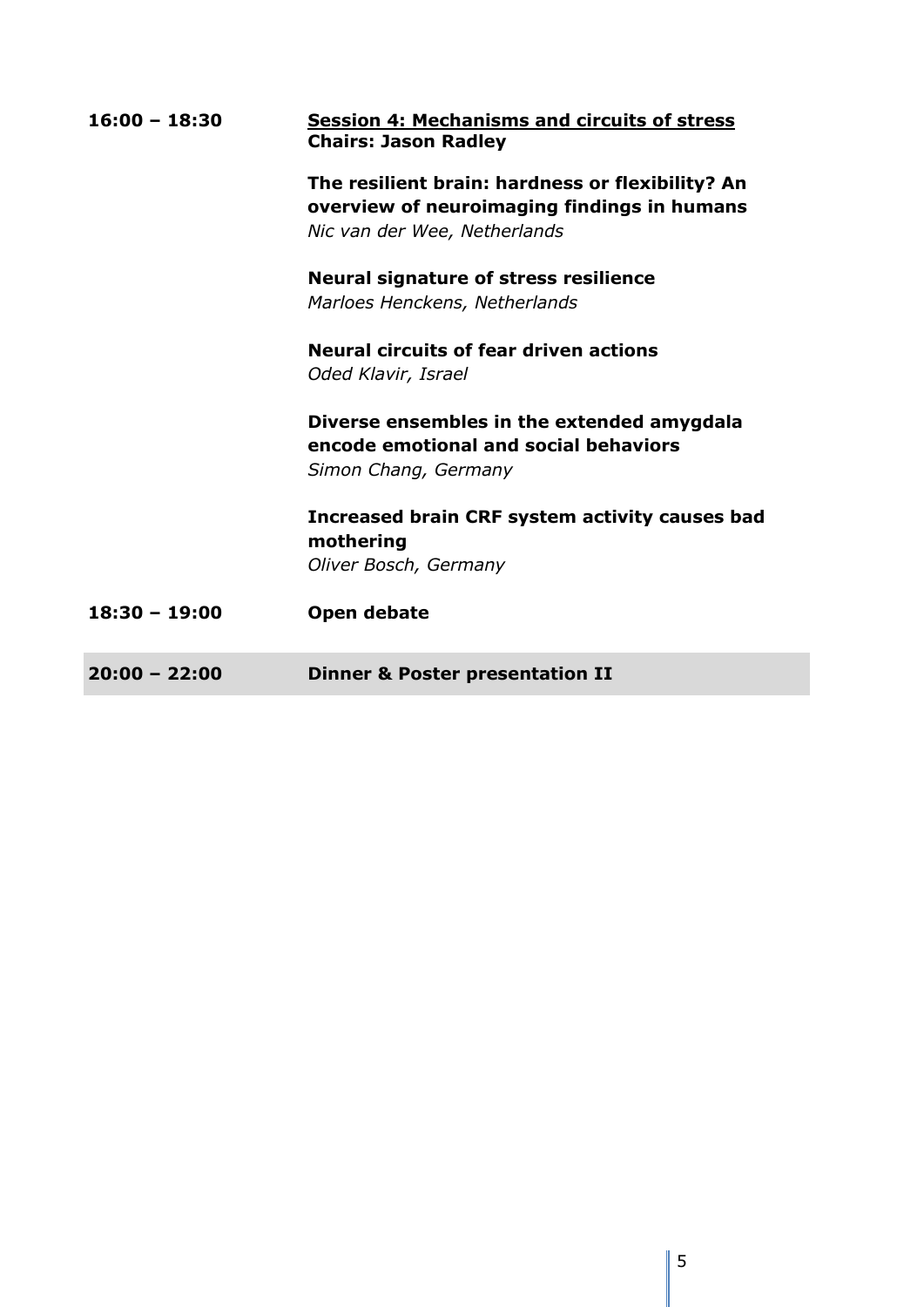## *Tuesday, March 15, 2022*

| $7:30 - 8:30$   | <b>Breakfast</b>                                                                                                             |
|-----------------|------------------------------------------------------------------------------------------------------------------------------|
| $8:30 - 10:30$  | <b>Session 5: Autophagy, stress and disease</b><br><b>Chair: Nicole Bowles</b>                                               |
|                 | Autophagy in stress-related diseases and<br>interventions                                                                    |
|                 | Nils Gassen, Germany                                                                                                         |
|                 | The role of the acid sphingomyelinase/ceramide<br>system in the pathophysiology of major depression<br>Cosima Rhein, Germany |
|                 | Inflammasome-mediated neurodegeneration is<br>regulated by secretory autophagy<br>Jakob Hartmann, USA                        |
|                 | <b>FKBP51 on weight watch: chaperoning metabolism</b><br>through regulatory WIPI protein networks<br>Thomas Bajaj, Germany   |
| $10:30 - 11:00$ | Open debate                                                                                                                  |
| $11:00 - 16:00$ | Scientific group discussions / Outdoor activities                                                                            |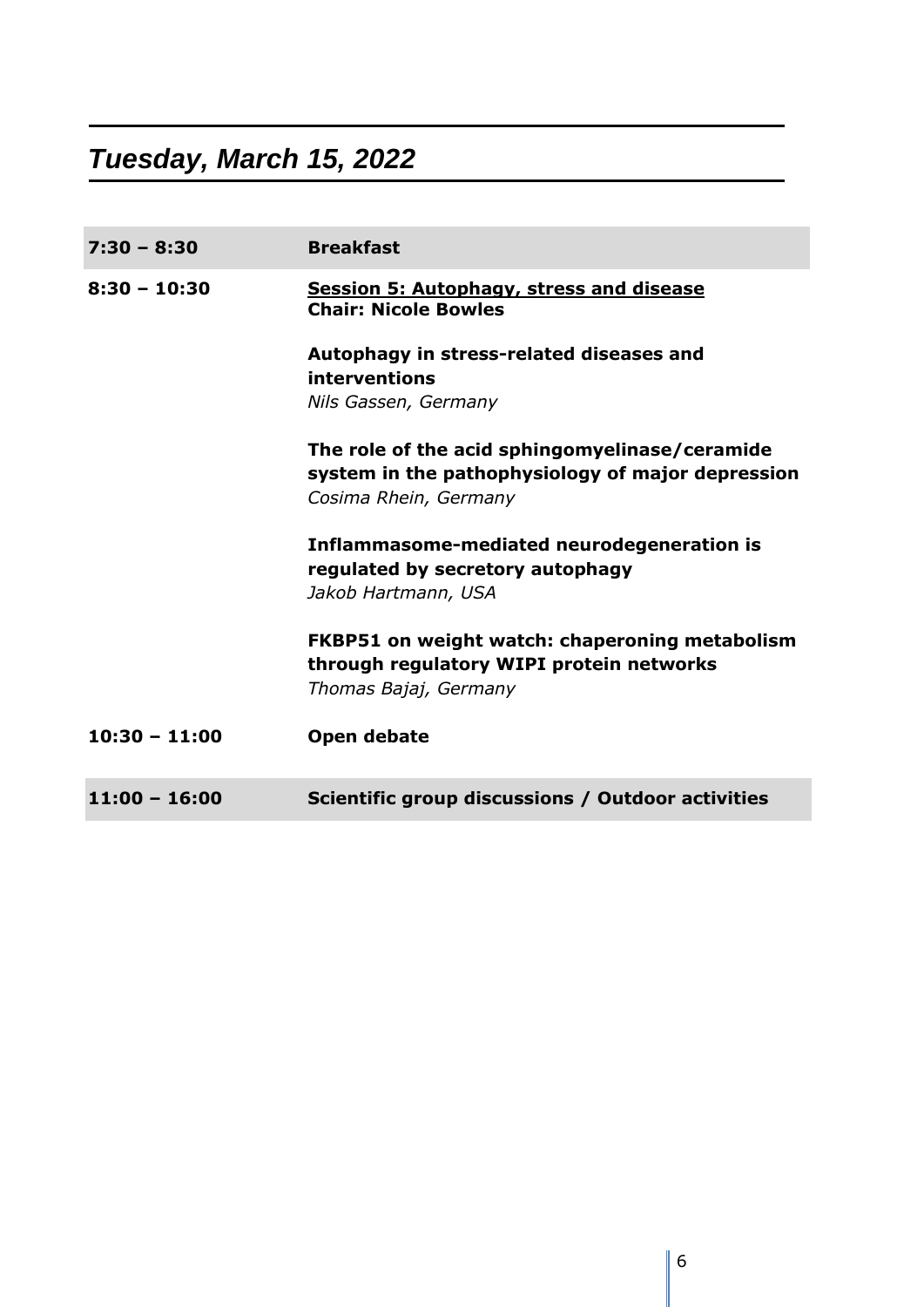| $16:00 - 18:30$ | Session 6: Advances understanding stress-related<br>disorders<br><b>Chair: Carmen Sandi</b>                                        |
|-----------------|------------------------------------------------------------------------------------------------------------------------------------|
|                 | <b>Translational approaches to threat and PTSD, from</b><br>mice to (wo)men                                                        |
|                 | Kerry Ressler, USA                                                                                                                 |
|                 | <b>Translational evaluation of methyl-CpG binding</b><br>protein 2 involvement in susceptibility to PTSD<br>Livia Cosentino, Italy |
|                 | <b>Novel glucocorticoid receptor ligands:</b><br>understanding adaptation and treating stress-<br>related disease                  |
|                 | Onno Meijer, Netherlands                                                                                                           |
|                 | <b>Mechanisms of memory under stress</b><br>Lars Schwabe, Germany                                                                  |
|                 | Ketamine exerts antidepressant effects via cell-type<br>specific regulation of Kcnq2<br>Pablo Lopez, Germany                       |
| $18:30 - 19:00$ | Open debate and closing remarks                                                                                                    |
| $20:00 - 22:00$ | <b>Dinner</b>                                                                                                                      |

### *Wednesday, March 16, 2022*

**7:30 – 12:00 Breakfast & Departure**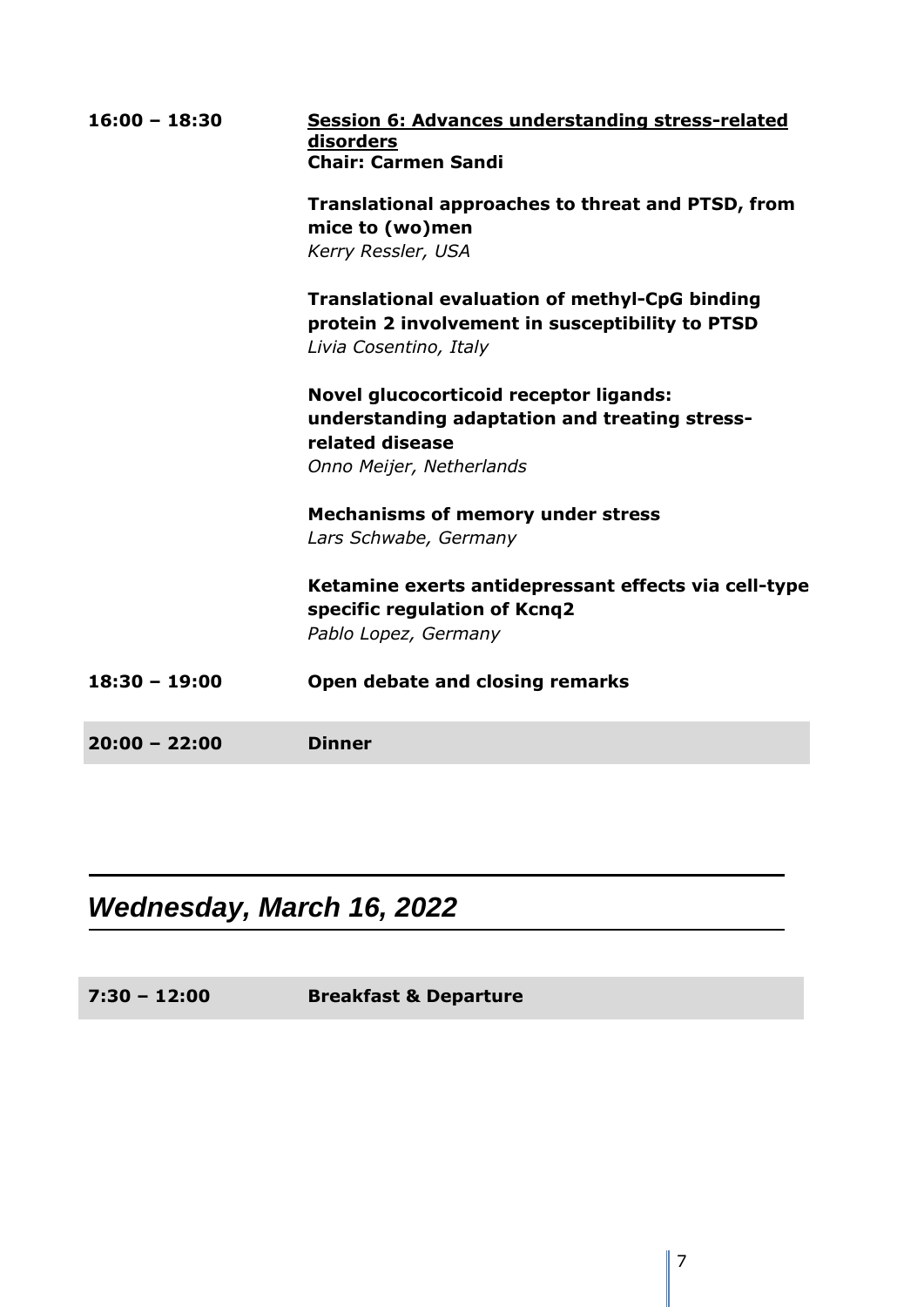### *Poster presentations I Sunday, March 13, 2022*

#### *Kfir Asraf, IL* **A Gene x Environment model of cognitive deficits in glutamate dehydrogenase-deficient mice**

*Arnab Barik, IN* **A role for lateral septum in stress induced analgesia**

#### *Asaf Benjamin, IL*

**Wireless recording and inhibition of medial prefrontal cortical neurons using eOPN3 and miniature neural-loggers in groups of freely interacting mice in an ethologically relevant paradigm**

#### *Laura Boi, DE*

**The involvement of astrocytes in OXT-regulated socio-emotional behaviors: focus on social fear**

#### *Joeri Bordes, DE*

**Automatically annotated motion tracking identifies a distinct social behavioral profile following chronic social defeat stress**

#### *Kari Bosch, NL*

**A positive take on depression: The interaction between antidepressants and the environment in the improvement of depressive-like symptoms**

#### *Nicole Bowles, US*

**The endogenous circadian regulation of cortisol reactivity to stress in humans**

#### *Luisa Demarchi, DE*

**Loosing the offspring: impact on the mother's brain and behavior in rats**

#### *Nathalia Carvalho, BR*

**Nociceptive C-fibers are implicated in the social defeat stress (SDS) induced hyperalgesia**

#### *Simon Chang, DE*

**Diverse ensembles in the extended amygdala encode emotional and social behaviours**

*Alexander Cook, DE*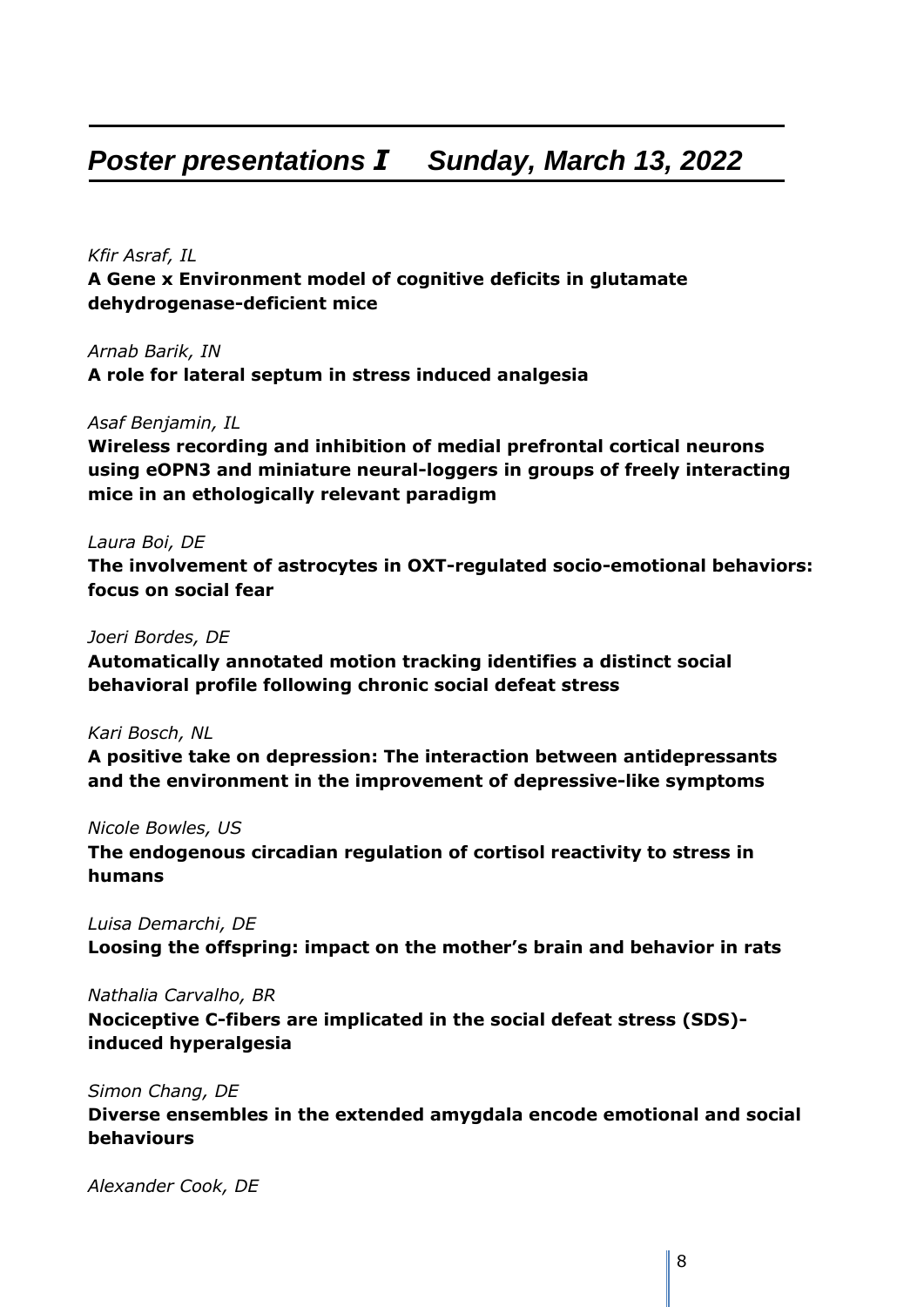**Optogenetic elevation of glucocorticoid levels during development alters behavior and brain transcriptome in adult zebrafish**

#### *Livia Cosentino, IT*

**Translational evaluation of Methyl-CpG binding protein 2 involvement in susceptibility to PTSD**

#### *Jessica Deslauriers, CA*

**Susceptibility to psychological trauma: investigating the immune response and BBB integrity in an animal model of PTSD**

#### *Livia Di Crescenzo, IT*

**5-HT7 receptor stimulation rescues PTSD-like behavioral alterations in a mouse model carrying a truncated form of MECP2**

#### *Moisés dos Santos Corrêa, BR*

**Post-training CFC mifepristone infusion in mPFC elicits faster corticosterone recovery and promotes recent fear generalization**

#### *Sian Duss, CH*

**The impact of stress related locus coeruleus firing patterns on brain circuits**

*Joana Cruz Pereira, IE* **'Does prebiotic supplementation modulate stress response in aged mice?**

#### *Federica Fermani, DE*

**A role for neurons in the lateral and medial divisions of the central amygdala in appetitive behaviours**

#### *Jorine Geertsema, NL*

**The modulatory effect of early dietary supplementation with polyphenols on the early-life stress-induced cognitive and brain plasticity alterations in male mice**

*Cassandra Gheorghe, IE* **Exercise and Stress-related Biomarkers: a gut-brain axis perspective**

#### *Lior Givon, IL*

**Understanding the interplay between dopamine, fear, anxiety and the stereotypic behavior of grooming in DAT-Cre mice**

#### *Katharina Gryksa, DE*

**Chronic psychosocial stress aggravates social fear conditioning: The role of the immune system**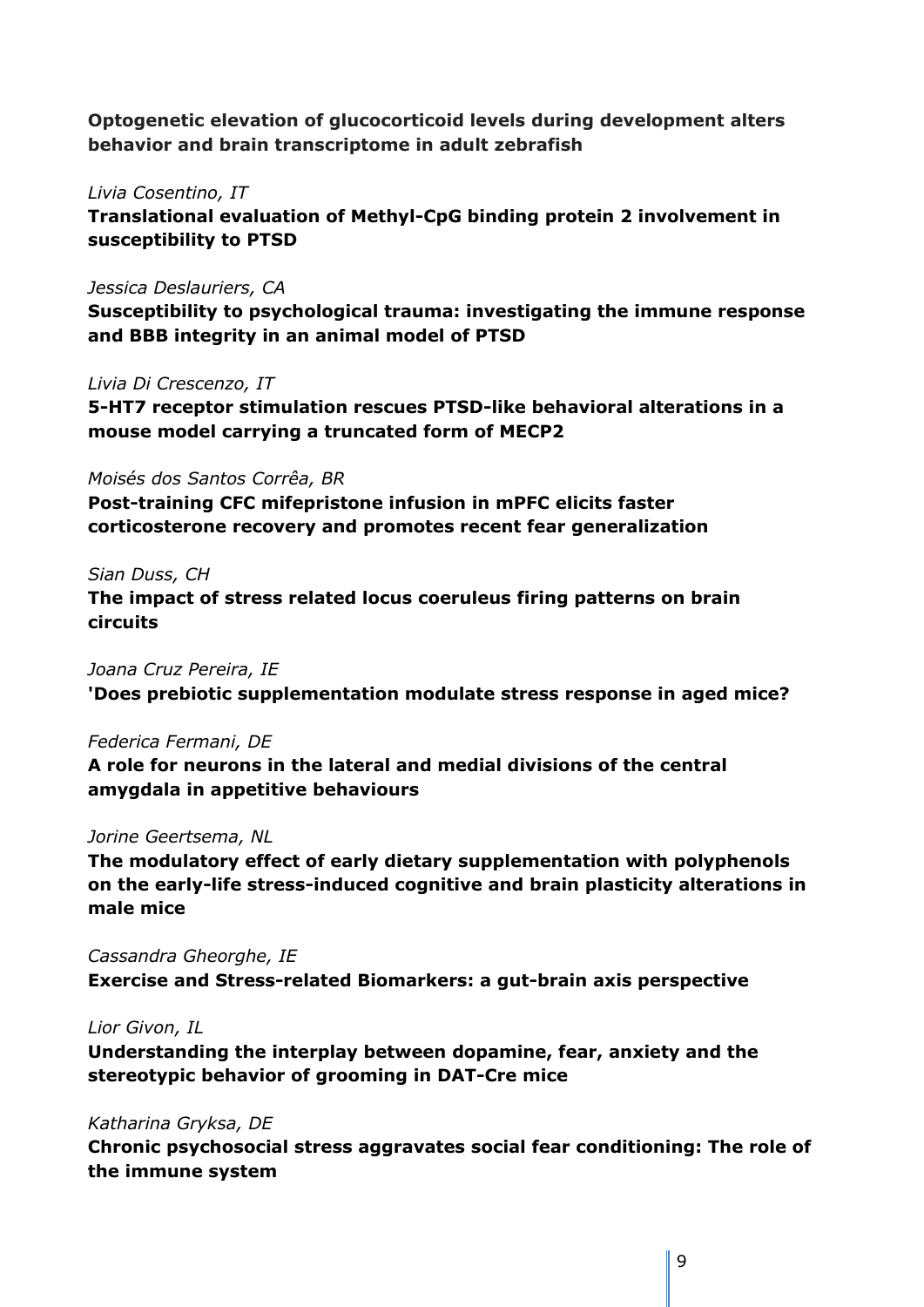#### *Shlomi Habusha, IL*

**The effect of fear on the Cortical-Limbic-Striatal circuitry in action selection**

#### *Samantha Haque, UK*

**Critical role of the mineralocorticoid receptor in differentiation of human foetal neural progenitor cells**

#### *Marene Hardonk, NL*

**Mapping ΔFosB expresssion levels in stress- and reward-related brain areas following 28 days of voluntary wheel running in rats**

#### *Ashley Holloway, US*

**Sex differences in glucocorticoid regulation of striatal dopamine transmission**

#### *Stoyo Karamihalev, DE*

**Deep, automated phenotyping adds social context to individual behavior and physiology**

#### *Janssen Kotah, NL*

**Investigating early-life stress effects on the hippocampal neuroimmune system: Focus on response to secondary challenges**

*Veronika Kovarova, DE*

**The impact of atg7 and FKBP51 in MBH on behavior and metabolism**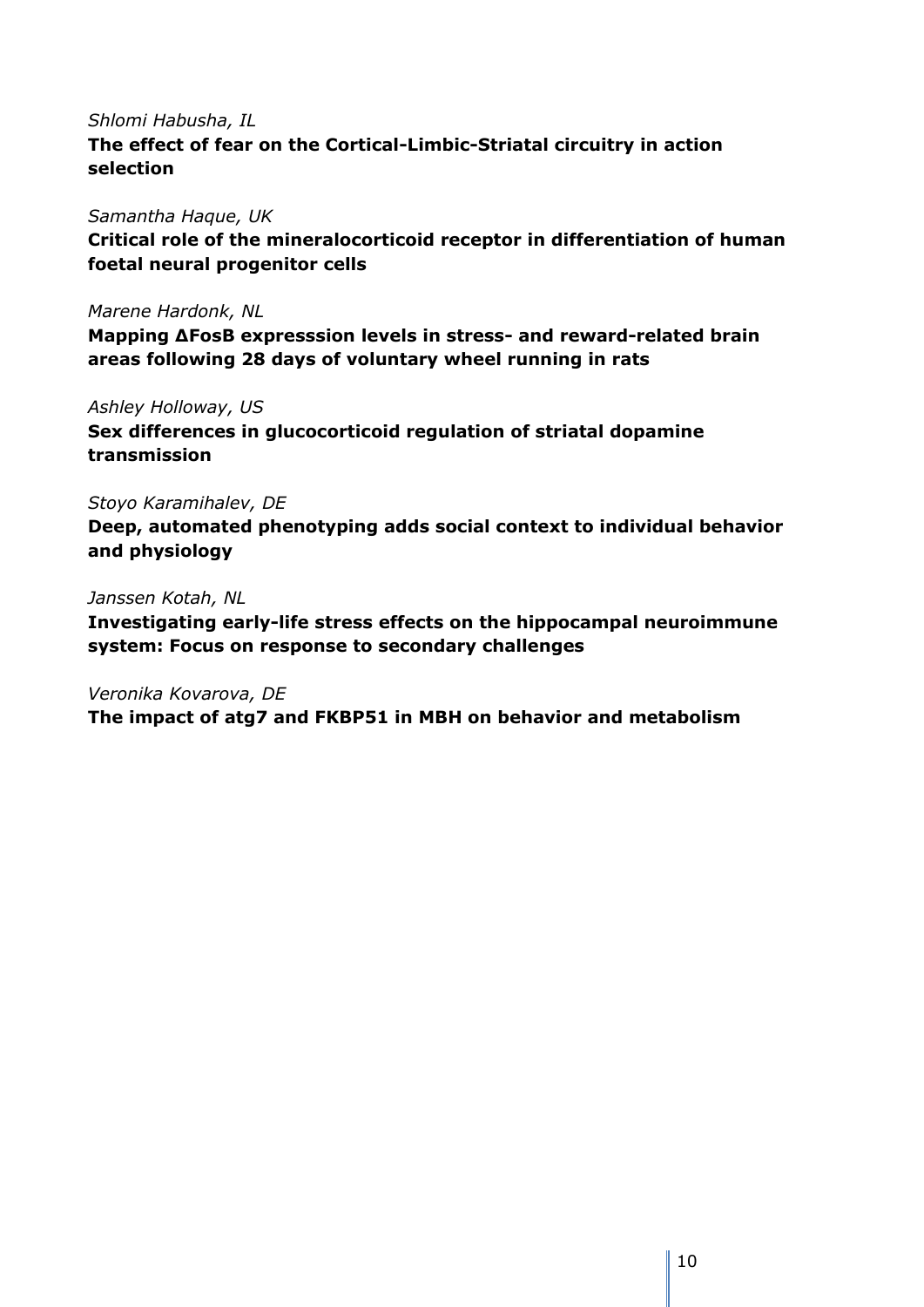### *Poster presentations II Monday, March 14, 2022*

#### *Adam Lannon, IE*

**Exploring secondary traumatic stress; a novel model to understand the social transmission of pain**

*Sarah-Jane Leigh, IE*

**The role of the gut microbiota in acute stress-induced alterations in gut metabolome**

#### *Louisa Linders, NL*

**Stress-driven potentiation of hypothalamic synapses onto ventral tegmental area dopamine neurons causes increased consumption of palatable food**

#### *Rohit Menon, DE*

**HDAC1 mediated regulation of GABA-A signaling regulates long-term extinction of social fear**

#### *Patricia Molina, ES*

**Identification and characterisation of stressor-specific neuronal ensembles in rat medial prefrontal cortex**

*Karen Mifsud, UK* **Glucocorticoid action in the brain: New data, new concepts**

*Eva Mikics, HU*

**Cognitive vulnerability factors in post-traumatic stress disorder**

*Shiladitya Mitra, DE*

**Absence of FKBP5 in murine microglial cells attenuates response to LPS stimulation**

#### *Sowmya Narayan, DE*

**Understanding effects of developmental stress exposure on adulthood vulnerability to stress in a mouse model, with a focus on translational relevance**

*Marco Pagliusi Jr., BR*

**Chemogenetic activation of the descending pain pathway blocks social defeat stress outcomes**

*Marina Paunero Quezadas, MX*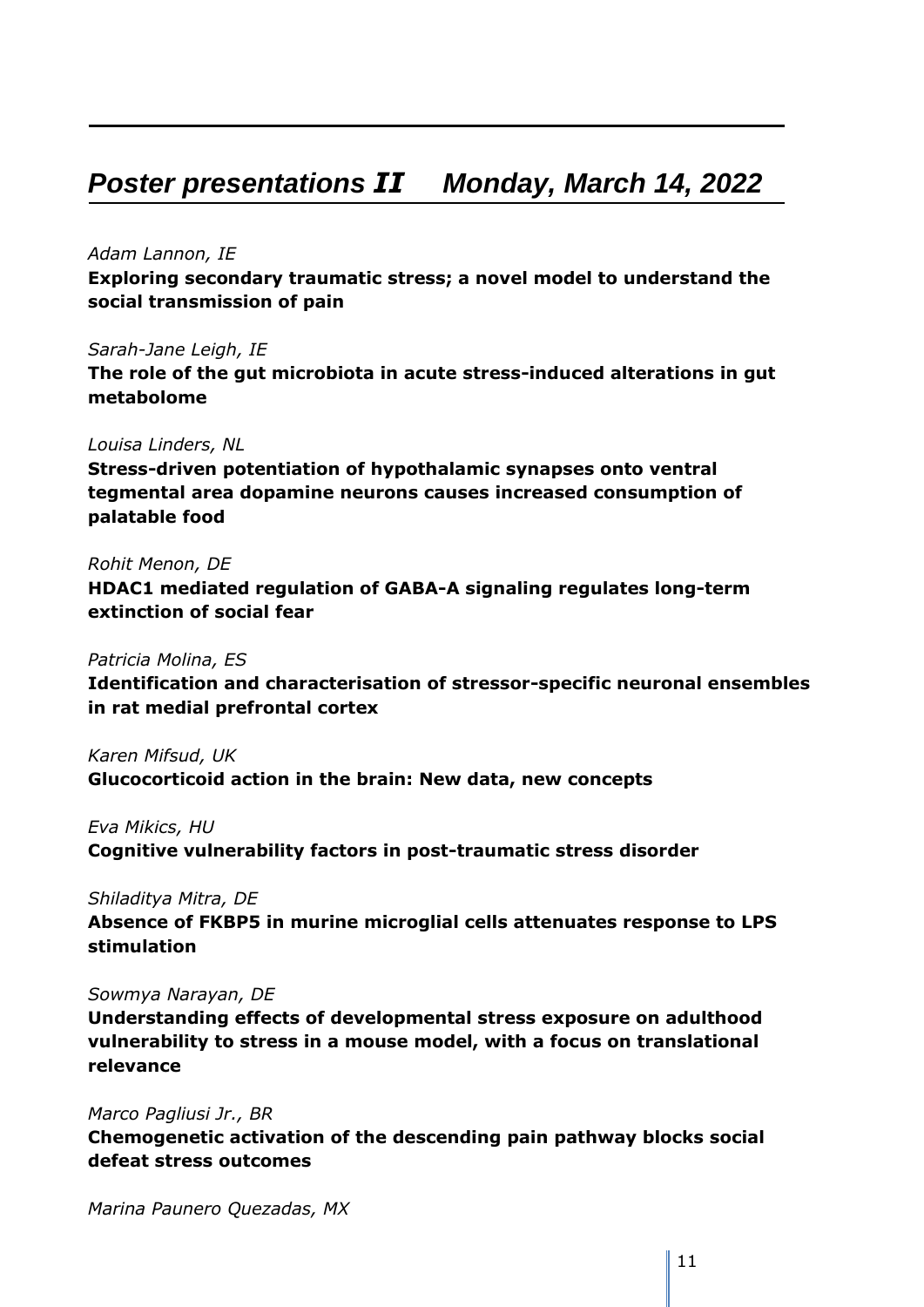#### **Brain Derived Neurotrophic Factor expression in patients with PTSD due to sexual trauma**

#### *Eleonora Riccardi, IT*

**Behavioral correlates of fear memory in a rat model for PTSD: ultrasonic vocalizations and sex differences**

*Danai Riga, NL* **Neuropeptide Y in stress and anxiety: a novel role for an old ally**

*Amy Ritter, IL* **The neural circuit of enhanced post-traumatic threat detection**

#### *Silvie Ruigrok, CH*

**The neurometabolic underpinnings of social rank – is there a role for accumbal sirtuin 1?**

#### *Jeniffer Sanguino Gómez, NL*

**Machine learning approaches further characterize early-life stress traits during fear conditioning: from engrams to behavior**

#### *Alice Sanson, DE*

**Neuropeptides' alterations in nucleus accumbens shell: effects on maternal aggression and care**

Yair Shemesh, IL **Territorial aggression is mediated via two parallel neuropeptide pathways**

*Theresa Süß, DE* **Neurocircuitry of social fear extinction - involvement of the septal oxytocin system?**

#### *Gabriel Tofani, IE*

**Gut microbiota modulate the circadian oscillations of the HPA-axis with time-of-day dependent effects on the stress response**

#### *Mate Toth, HU*

**Neurochemically distinct populations of the bed nucleus of stria terminalis modulate innate fear response to weak threat evoked by predator odor stimuli**

#### *Dogukan Ülgen, CH*

**Hybridization-based in situ sequencing in the nucleus accumbens reveals peripubertal stress-associated changes in the different cell types**

*Rebecca Waag, CH*